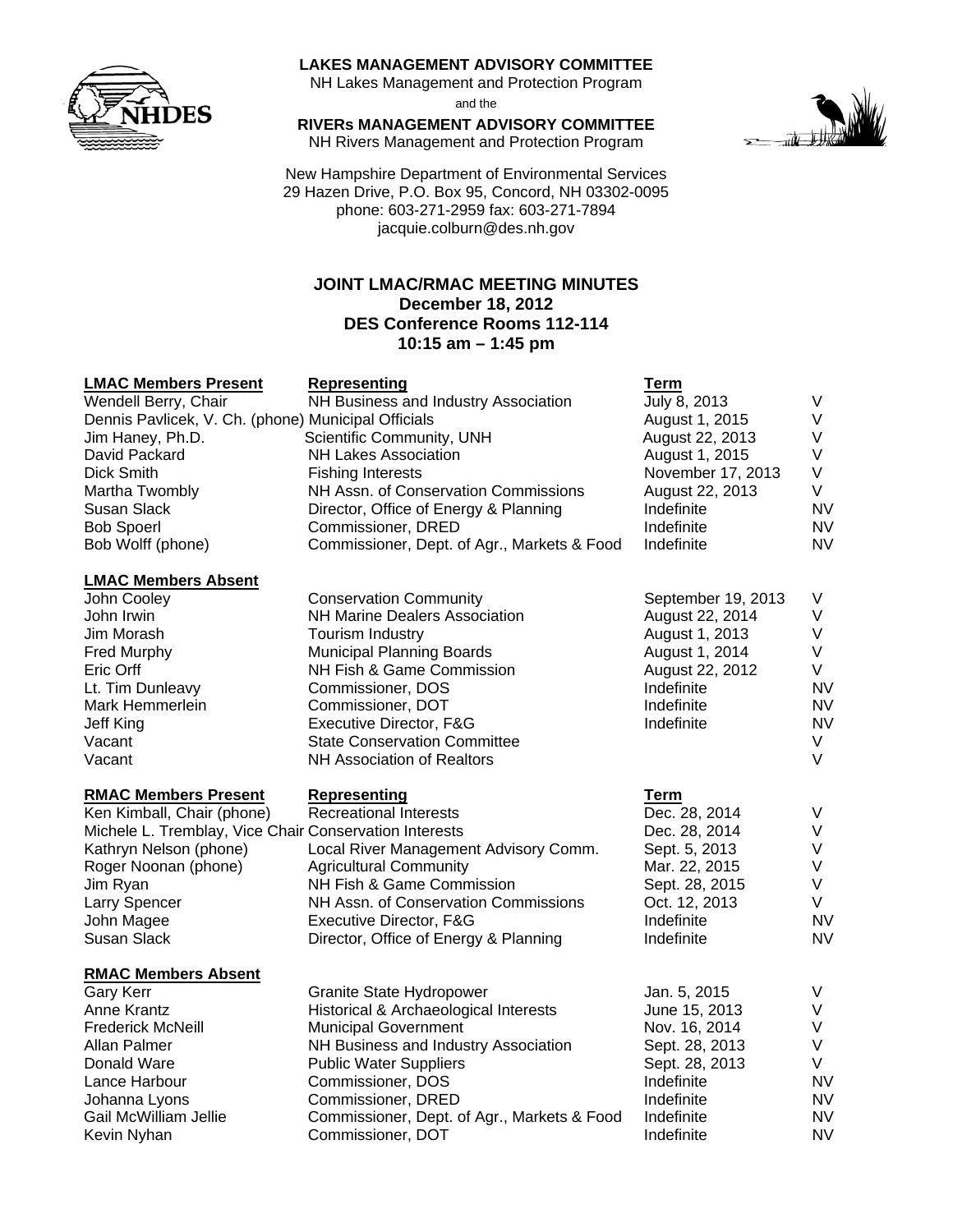| Rivers and Lakes Programs                        |  |
|--------------------------------------------------|--|
| Administrator, Watershed Management Bureau       |  |
| <b>Instream Flow Specialist</b>                  |  |
| Drinking Water & Groundwater Bureau              |  |
| Rivers and Lakes Programs<br><b>Tracie Sales</b> |  |
|                                                  |  |
|                                                  |  |

| Tom O'Brien      | <b>NH Lakes Association</b>         |
|------------------|-------------------------------------|
| Larry Sunderland | Former LMAC Member                  |
| Mark Traeger     | Chair, Shoreland Advisory Committee |

### **The Meeting Was Called to Order**

LMAC Chairman Bud Berry and RMAC Vice Chairman Michele Tremblay called the meeting to order at 10:23 a.m. and welcomed all those present.

#### **I. Introductions/Announcements**

- 1) Committee members introduced themselves The LMAC did not have enough voting members present for a quorum.
- 2) Announcement

Jacquie Colburn mentioned that per the request of the RMAC, Tracie Sales continues to improve and remove the redundancy between the committee blogs and websites, for example – all of the past meeting minutes from 2010 onward are now posted on the blogs.

### **II. Instream Flow RMAC/LMAC Joint Subcommittee – Wayne Ives**

Using a presentation, Wayne discussed the purpose of the ISF RMAC/LMAC Joint Subcommittee and introduced the draft Comprehensive Surface Water Resource Management document.

Purpose of the draft document: RMAC & LMAC recognized the potential for conflict between lake and river water quality resulting from management for instream flow. They determined to develop a guideline for decision making.

An example of conflicting interests and needs has arisen regarding the Lamprey River and Pawtuckaway Lake. Here, the proposal calls for the use of water from the lake to provide relief pulses for the river to protect aquatic life. However, lakeshore residents are concerned about water levels in summer and winter and resulting effects on recreation, dock damage and real estate values, among others. DES has responded by taking additional actions including stakeholder meetings, public hearings, test pulse releases, additional water quality analysis, and proposing revisions to the draft water management plan.

The subcommittee met 4 times and developed, with assistance from DES, the draft Comprehensive Surface Water Resource Management document, which is designed to be recommendations from the LMAC and RMAC to guide DES. The goal for this meeting was to discuss and vote on the document. However, the LMAC did not have a quorum present for voting on the document.

The guiding principles of the document, very briefly, are:

- 1. Achieve Designated Uses in all surface waters.
- 2. Water resources management program includes all waters and uses.
- 3. Imitate natural water conditions to meet WQ Standards.
- 4. Watershed-specific evaluations are necessary.
- 5. Infrastructure to support sustainable water use.
- 6. Management based on the public trust and riparian rights doctrines.
- 7. Follow water resource emergencies by the development of avoidance strategies.

Ken Kimball brought up the his preference for making the document a recommendation for policy, feeling that these guidelines (and the lake level recommendations) would be stronger if they were policy, especially since the Instream Flow guidelines will be implemented at the policy or regulatory level. Ted Diers responded by summarizing a statement by Commissioner Burack stating that DES does not make policy, but rather implements it. This document is more closely related to guidance so calling it a recommendation for policy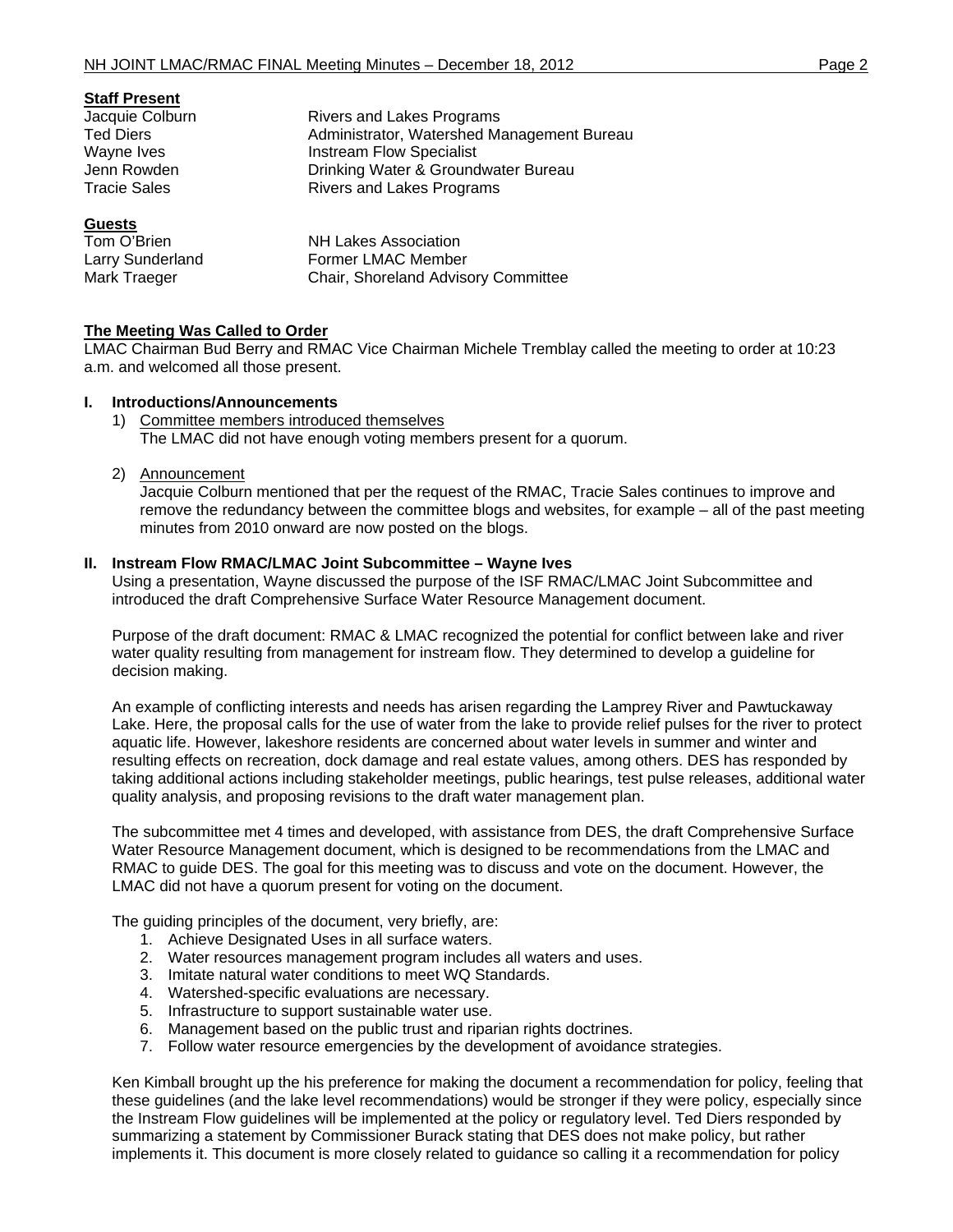would be confusing. Michele pointed out that the Instream Flow program has been statute for 25 years yet has not been fully implemented, so making the recommendation a statute is no guarantee.

Larry Spencer asked if ISF includes groundwater. Wayne responded that it includes groundwater withdrawals within 500 ft. of the river.

Bob Wolff asked, relative to principle #6, how reasonable use versus public interest would be reconciled. Wayne responded that the goal was to avoid conflict through management, and that the available water would be divided by the number of users, based on the season and level of demand. Users were not allowed a fixed volume, but rather an amount based on a sliding scale.

Larry Spencer expressed concern relative to snowmaking and degradation. He felt that users should not be allowed to degrade water quality. The cost of use must be balanced versus the public benefit.

Bud expressed concern about principle #7 during high flow events, particularly with respect to lowering lake levels prior to a storm to provide storage and the resulting mixing of the water. This issue is not covered well in the recommendation #7. Bud asked if lakes could be lowered more slowly to prevent mixing, but also noted that this would have a greater negative impact on recreation. Wayne noted that public health and safety will always be a primary consideration in management.

Ken thanked DES staff and the subcommittee for their hard work putting this document together. He suggested that each Committee vote on the document separately when they had a quorum. Ken reiterated his preference that this be a recommendation for policy, allowing for parity between lakes and rivers, since ISF is mandated by law. Michele agreed with Ken.

Ken noted that there remained some redundancy in the document, and that there should still be some latitude for minor wording changes after Committee approvals.

Roger Noonan noted that there was no specific identification of agricultural uses and irrigation in the document. He felt that agricultural uses should be spelled out directly.

Michele closed the discussion with the note that voting would occur by the Committees when a quorum was present.

**III. Shoreland Advisory Committee Update – Mark Traeger, Chair Shoreland Advisory Committee**  Mark thanked the Committees for inviting him to speak, and noted that Tom O'Brien was a new member of the Shoreland Advisory Committee (SAC).

SAC was established in 2010 with HB 1462 and is made up of interested associations, organizations and individuals including Regional Planning Commissions, Resource Scientists, Septic Designers, NH Lakes Association, NH River's Council, NH Home Builders, Landscape Architects, DES, Marine Trades Assoc., The Nature Conservancy, and landowners from lakes and rivers.

The SAC has worked hard to ensure that we still have a Shoreland Protection Act. The group has educated members on shoreland and Great Bay science and NH property rights. The SAC voted to break the single set of standards in the law into three separate standards for lakes, rivers, and tidal areas, forming subcommittees for each type of waterbody. The full SAC meets once a quarter.

The NH Rivers Council has assisted the SAC by hosting listening sessions around the state in an effort to determine how the 2011 and 2012 revisions to the Act are working and to get input regarding standards specific to rivers.

The SAC will be making the following recommendations to Commissioner Burack:

- Parameter based permitting, which will eliminate the need for re-permitting due to minor changes that remain within the rules
- Single permit combining Wetlands, Shoreline and Alteration of Terrain
- Funding for updates to DES databases to improve permit information retrieval
- Change in the point system for tree cover from 25 points for  $12<sup>n</sup> 24<sup>n</sup>$  trees to 15 points for any tree over 12"
- Separate trees from shrubs in the point system for replanted areas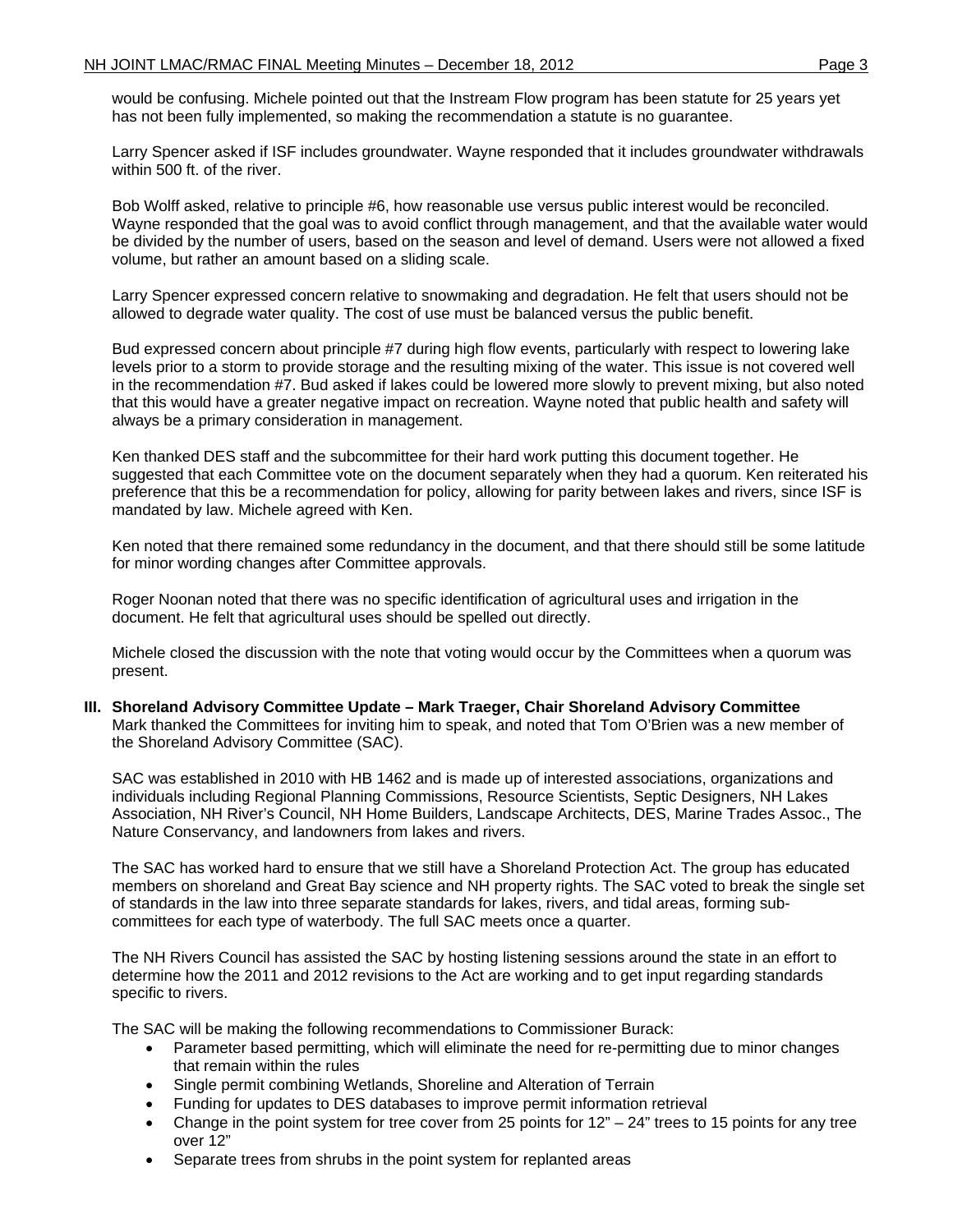- Wording change in the definition of Woodland Buffer to be more protective
- Tie impervious surface standards to the AoT requirements for non-conforming properties
- Standardized enforcement across all divisions of DES.

An LSR has been introduced for the SWQPA, with provisions that will be based on SAC discussions. Homebuilders are on-board with the changes, as they prefer to have one set of standards to meet statewide, rather than standards that change from town to town.

Larry Spencer commented that local Conservation Commissions no longer feel that they are "in the loop" for informational purposes with regards to the permitting. Mark T. responded that the Legislature wanted the permitting process expedited but that the SAC had brought up this (Larry's) point to Commissioner Burack.

Michele T. commented that Representative Spang's bill was watered down but did include the point changes. She forwarded a strong response from the LACs, received at the March 2012 workshop that the LACs want to see plans. Mark T. responded that the LACs should talk to their representatives.

Michele T. commented that the public wants a simple set of shoreland standards, but not necessarily a onesize-fits-all set. Surprisingly, engineering firms want an even simpler set of standards. Unfortunately, the permit-by-notification system does not allow towns to easily get an overview of what is happening town-wide.

Mark T. concluded by saying that the SAC will be crafting its recommendations into a letter to Commissioner Burack, and that it planned to hold 4 meetings in 2013. The SAC will also be closely tracking the LSR/bill submitted by Rep. Spang.

*(Note: The meeting broke for a lunch break and reconvened at 12:11 pm.)* 

#### **IV. Review Summary of the Reduction in Services Spreadsheet – Jacquie Colburn**

Jacquie presented the revised Summary Spreadsheet to the Committees, pointing out specifically the revised summary text at the beginning of the spreadsheet. She also noted that item #33, Administer 604(b) Contracts for FY 12-13, had been given to the Watershed Assistance section, but that item #34, Administer the 11/12 Grant with CT River Valley Resource Comm./CRJC, was a new responsibility for the Rivers and Lakes Programs.

Michele T. suggested reorganizing the chart based on river activities and lake activities, particularly the activities required by statute. Jacquie replied that she would sort the list by river, lake, or both.

Michele T. also commented that tasks relating to Legislation had been listed with Program Need or Demand levels of Low, whereas she felt they should all be High, even if the effort expended on them since 2011 has diminished.

Jacquie asked the group for suggestions on how the spreadsheet could be reorganized to better tell a story about how the budget cuts have affected the work the programs have been able to accomplish. Dave Packard suggested highlighting the statute mandated activities. Michele T. suggested adding the subtitle "Detail of reduction in services"

#### **V. Legislation Involving Both Committees – Jacquie Colburn and Michele Tremblay**

The LMAC and RMAC create subcommittees to track relevant legislation. The RMAC subcommittee consists of Michele T., Allan P., Kath N., Fred M. and Gary K. Those present for the LMAC were not sure who had been on the LMAC Legislative subcommittee, headed by Dick Smith. Staff will follow-up with Bud. (*Follow-up determined that Bud B., Dick S., Dennis P. and Larry S. were the subcommittee members.)*

Final wording on LSRs is due by January 2, 2013. Michele expressed concern about issues affecting the RMPP and LMPP tacked onto unrelated bills. However, she noted that staff positions for the programs could be tacked onto other bills, which is a topic for subcommittee discussion.

Larry Sunderland shared the list of LSRs that he is tracking, noting several that DES and program staff had not yet found. It was decided that we would share our keywords for our LSR searches.

Budgets – Currently the budget for the Lakes and Rivers Programs is being maintained, with no cuts proposed. Outside of the programs, budgets for dam maintenance and state aid to municipalities are at risk.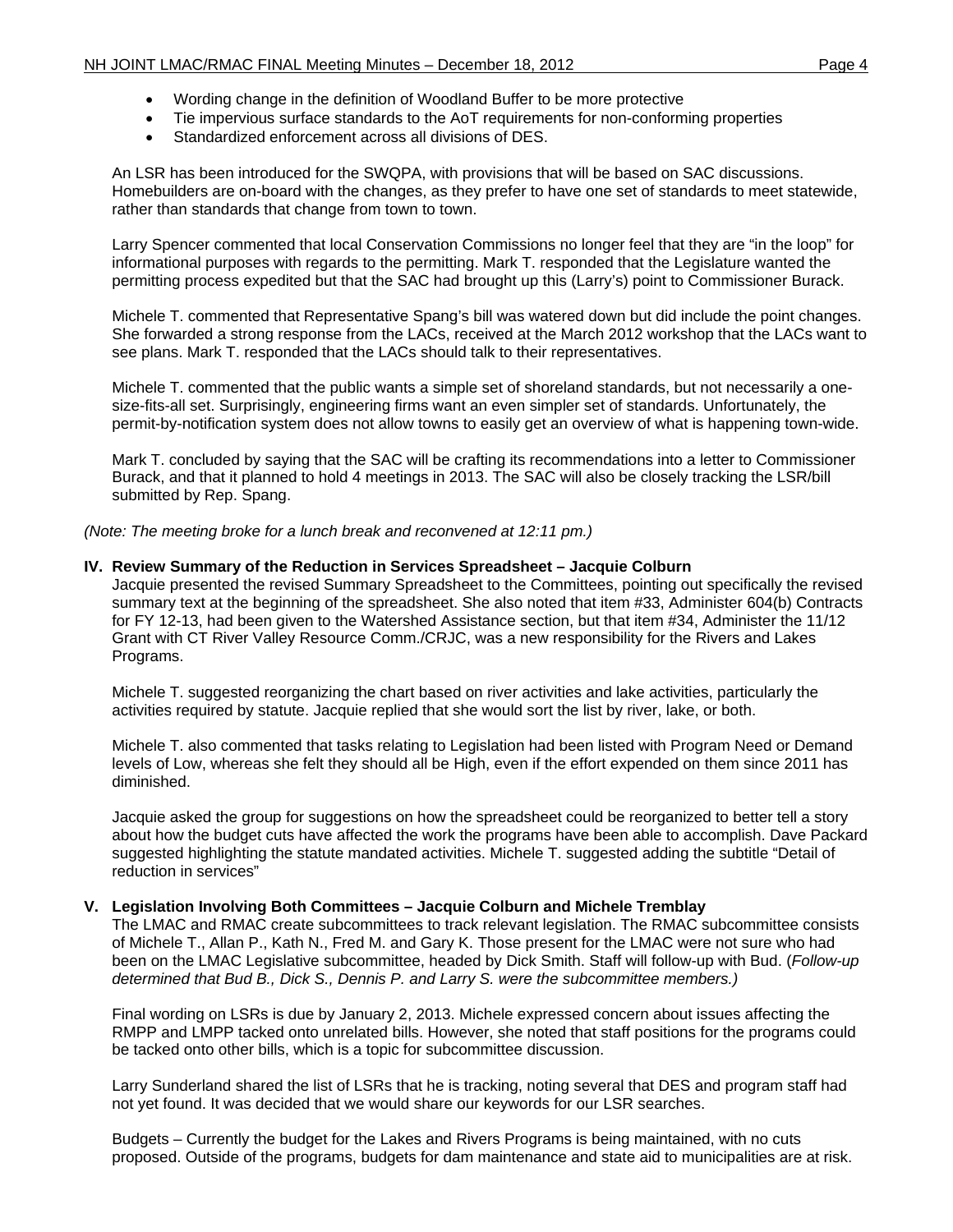Overall, the Watershed Management Bureau (WMB) expects minor impacts to state funded positions, but federally funded positions could be significantly impacted because about 90% of the WMB is federally funded. Ken asked if the federal funds to the WMB come through the EPA, and Michele and Jacquie agreed that yes, the majority do.

# **VI. Introduction to Possible RMPP & LMPP Program Revisions – Jenn Rowden**

Jenn began by comparing the staffing levels of the two programs (which also includes ISF staff) between 2008 (4.5 FTEs) and 2012 (2.5 FTEs). She continued by reviewing the *Sustainability Initiative*, which was an effort conducted in 2008 to review the statutory duties of the RMPP and LMPP to see how well program goals were being achieved. At the time, the most significant program shortcoming was in the development, and especially the implementation, of management plans. It was also noted that the programs needed more technical assistance.

More recently, program staff agreed that we need to determine if there are changes that should be made to the programs to make them more efficient, particularly in the wake of staffing cuts. Jenn has taken the lead on developing a questionnaire asking:

- What is the purpose of Lakes and Rivers Programs?
- What aspects of the Program duties are most/least important?
- Where do the programs overlap?
- What activities support the programs' purposes, but are not legislatively mandated? Are there any that don't?
- What are others doing that the Lakes and Rivers Programs do? (And should the RMPP/LMPP keep doing them?)
- What is not being done because of reduced staffing?
- What changes can or should be made? Administrative? Internal policies? Legislative changes (2014)?

Ideas, thoughts and suggestions are needed.

Michele T. asked who the questionnaire will be sent to. Jenn responded that it will be sent to a subcommittee of LMAC and RMAC members, to a few relevant outside agencies, and to some staff members. It will also be sent to the LACs, which engendered discussion about whether the questionnaire will be sent to individual LAC members, or if there was a way to get responses from each LAC as a group. The subcommittee can guide further input.

Ken K. thought it would be helpful to have a diagram of the overlap in the RMPP and LMPP programs. Overlap could lead to partnerships or collaborations both with staff and the committees. He also made a comment about citizens groups versus citizens helping DES. Michele T. commented that while it was important to meet the statutory regulations, it was also important not to lose track of the other programs/tasks that the programs do discretionarily.

Jacquie said that staff would revise the questionnaire per the above comments and would send it to the Committee Chairs and Vice Chairs for comment.

Ken asked what DES's perspective is on the proposed changes. Jenn responded that she has a file of some internal responses and ideas. Ken continued that only 1% of rivers in the state are designated, which means that most rivers in the state are not protected under the RMPP, while all lakes are covered under the LMPP, though the protections under the LMPP are less robust.

Larry Spencer asked who is responsible for growing the programs, and getting additional rivers designated. Michele responded that she was concerned about the lack of promotion for the programs. The Suncook River nomination process was very difficult, and resulted in a threat to eliminate the program altogether.

Ken K. recommended setting a timeline and deadline for legislation with proposed changes to the programs.

Jacquie closed the discussion by announcing that she and Tracie would be following up on this effort as Jenn had accepted a new position and would be leaving DES at the beginning of 2013. Committee members thanked Jenn for all of her contributions to the Rivers and Lakes Programs.